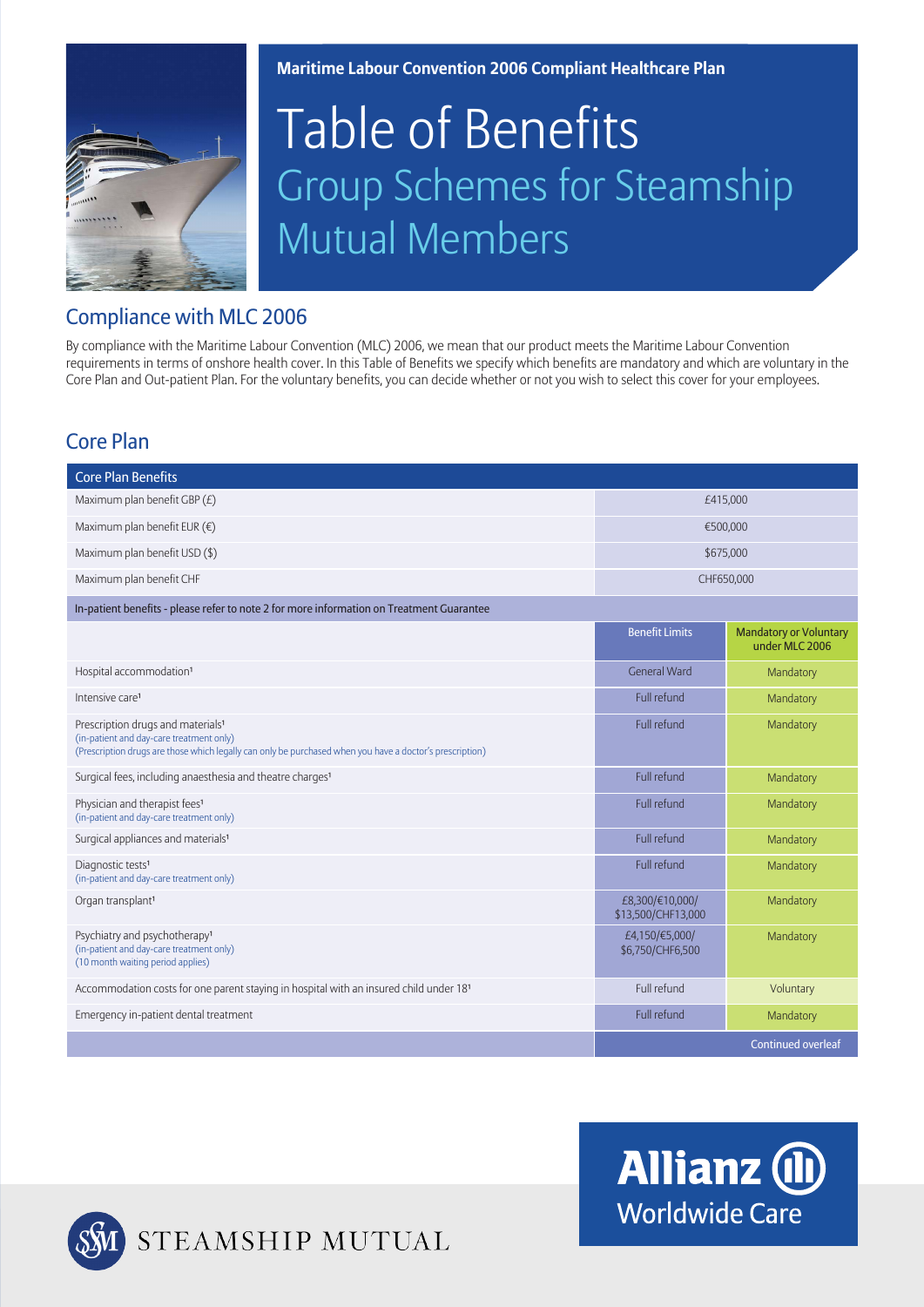| Other benefits - please refer to note 2 for more information on Treatment Guarantee                                                                                                              |                                                              |           |
|--------------------------------------------------------------------------------------------------------------------------------------------------------------------------------------------------|--------------------------------------------------------------|-----------|
| Day-care treatment <sup>2</sup>                                                                                                                                                                  | Full refund                                                  | Mandatory |
| Kidney dialysis <sup>2</sup>                                                                                                                                                                     | Full refund                                                  | Mandatory |
| Out-patient surgery <sup>2</sup>                                                                                                                                                                 | Full refund                                                  | Mandatory |
| Nursing at home or in a convalescent home <sup>2</sup><br>(immediately after or instead of hospitalisation)                                                                                      | £2,075/€2,500/<br>\$3,375/CHF3,250                           | Mandatory |
| Rehabilitation treatment <sup>2</sup><br>(in-patient, day-care and out-patient treatment, must commence within 14 days of discharge after the acute medical and/or<br>surgical treatment ceases) | £1,660/€2,000/<br>\$2,700/CHF2,600                           | Mandatory |
| Local ambulance                                                                                                                                                                                  | £415/€500/<br>\$675/CHF650                                   | Mandatory |
| Emergency treatment outside area of cover<br>(for trips of a maximum period of six weeks)                                                                                                        | Up to £8,300/€10,000/<br>\$13,500/CHF13,000,<br>max. 42 days | Voluntary |
| Medical evacuation <sup>2</sup>                                                                                                                                                                  |                                                              | Mandatory |
| • Where necessary treatment is not available locally, we will evacuate the insured person to the nearest appropriate<br>medical centre <sup>2</sup>                                              | Full refund                                                  |           |
| • Where ongoing treatment is required, we will cover hotel accommodation costs <sup>2</sup>                                                                                                      | Full refund                                                  |           |
| • Evacuation in the event of unavailability of adequately screened blood <sup>2</sup>                                                                                                            | Full refund                                                  |           |
| • If medical necessity prevents an immediate return trip following discharge from an in-patient episode of care,<br>we will cover hotel accommodation costs <sup>2</sup>                         | Full refund,<br>max. 7 days                                  |           |
| Expenses for one person accompanying an evacuated person <sup>2</sup>                                                                                                                            | £2,490/€3,000/<br>\$4,050/CHF3,900                           | Voluntary |
| Travel costs of insured family members in the event of an evacuation <sup>2</sup>                                                                                                                | £1,660/€2,000/<br>\$2,700/CHF2,600,<br>per event             | Voluntary |
| Repatriation of mortal remains <sup>2</sup>                                                                                                                                                      | £8,300/€10,000/<br>\$13,500/CHF13,000                        | Mandatory |
| Travel costs of insured family members in the event of the repatriation of mortal remains <sup>2</sup>                                                                                           | £1,660/€2,000/<br>\$2,700/CHF2,600,<br>per event             | Voluntary |
| CT and MRI scans<br>(in-patient and out-patient treatment)                                                                                                                                       | Full refund                                                  | Mandatory |
| PET <sup>2</sup> and CT-PET <sup>2</sup> scans<br>(in-patient and out-patient treatment)                                                                                                         | Full refund                                                  | Mandatory |
| Oncology <sup>2</sup><br>(in-patient, day-care and out-patient treatment)                                                                                                                        | Full refund                                                  | Mandatory |
| - Purchase of a wig                                                                                                                                                                              | £165/€200/<br>\$270/CHF260,<br>per lifetime                  | Voluntary |
| Routine maternity <sup>2</sup><br>(in-patient and out-patient treatment)<br>(10 month waiting period applies)                                                                                    | £4,980/€6,000/<br>\$8,100/CHF7,800,<br>per pregnancy         | Mandatory |
| Complications of pregnancy and childbirth <sup>2</sup><br>(10 month waiting period applies)                                                                                                      | <b>Full Refund</b>                                           | Mandatory |
| Home delivery                                                                                                                                                                                    | £830/€1,000/<br>\$1,350/CHF1,300                             | Voluntary |
| In-patient cash benefit (per night)<br>(where treatment has been received free of charge)                                                                                                        | £125/€150/<br>\$205/CHF195,<br>max. 25 nights                | Voluntary |
| Emergency out-patient treatment<br>(where these benefit amounts are reached, any additional costs may be reimbursed within the terms of any separate<br>Out-patient Plan)                        | £625/€750/<br>\$1,015/CHF975                                 | Mandatory |
| Emergency out-patient dental treatment<br>(where these benefit amounts are reached, any additional costs may be reimbursed within the terms of any separate Dental Plan)                         | £625/€750/<br>\$1,015/CHF975                                 | Mandatory |
| Palliative care <sup>2</sup>                                                                                                                                                                     | Full refund                                                  | Mandatory |
| Long term care <sup>2</sup>                                                                                                                                                                      | Full refund,<br>max. 90 days per lifetime                    | Mandatory |
| Accidental death<br>(insured members aged 18 to 70)                                                                                                                                              | £8,300/€10,000/<br>\$13,500/CHF13,000                        | Mandatory |

 $^{\rm 1}$  If Treatment Guarantee is not obtained for the benefits listed with a 1, we reserve the right to decline a claim. If the respective treatment is subsequently proven to be medically necessary, we will pay only 80% of the eligible benefits.

² If Treatment Guarantee is not obtained for the benefits listed with a 2, we reserve the right to decline a claim. If the respective treatment is subsequently proven to be medically necessary, we will pay only 50% of the eligible benefits.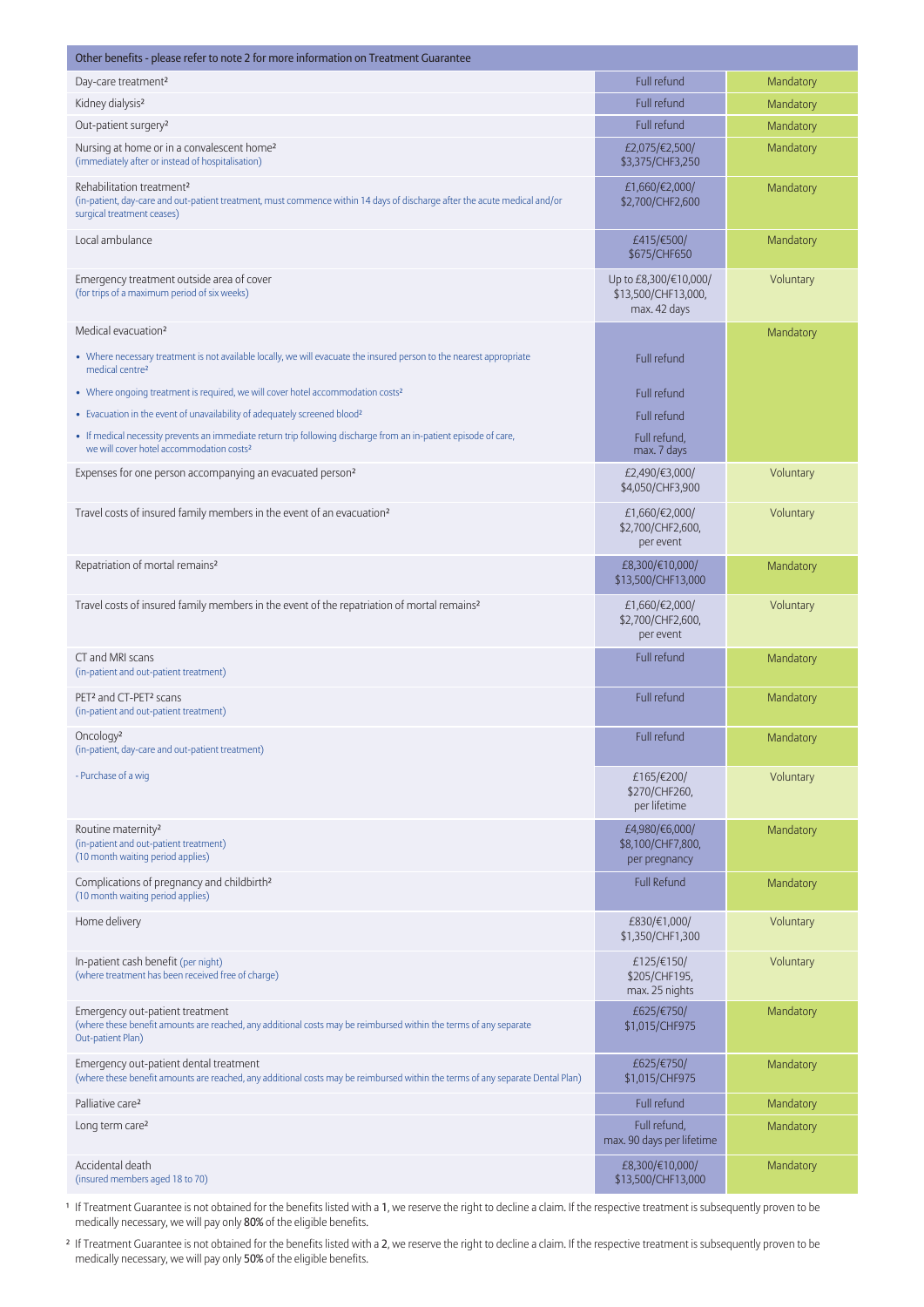## Out-patient Plan and Deductibles

To reduce your Out-patient Plan premium, simply select an optional deductible from the list below and read across to find the relevant premium discount. Where a deductible is selected it is payable per person, per Insurance Year. Also, our premiums are expressed in whole numbers (i.e. without any cents or pence etc.), so please note that percentages may be slightly higher or lower than those stated below.

| <b>Optional Out-patient Plan Deductibles</b> | <b>Discount</b>      |
|----------------------------------------------|----------------------|
| No deductible                                | 0% premium discount  |
| £83/€100/\$135/CHF130                        | 10% premium discount |
| £165/€200/\$270/CHF260                       | 20% premium discount |
| £415/€500/\$675/CHF650                       | 45% premium discount |
| £830/€1,000/\$1,350/CHF1,300                 | 70% premium discount |

The following Out-patient Plan can be purchased with the Core Plan, it cannot be bought separately.

| <b>Out-patient Plan Benefits</b>                                                                                                                                                                                                                                                                                                                                                                                                                                                                                                          |                                                        |                                                 |
|-------------------------------------------------------------------------------------------------------------------------------------------------------------------------------------------------------------------------------------------------------------------------------------------------------------------------------------------------------------------------------------------------------------------------------------------------------------------------------------------------------------------------------------------|--------------------------------------------------------|-------------------------------------------------|
| Maximum plan benefit                                                                                                                                                                                                                                                                                                                                                                                                                                                                                                                      |                                                        | £2,075/€2,500/\$3,375/CHF3,250                  |
|                                                                                                                                                                                                                                                                                                                                                                                                                                                                                                                                           | Minimum for MLC 2006<br>compliance                     | <b>Mandatory or Voluntary</b><br>under MLC 2006 |
| Medical practitioner fees and prescription drugs<br>(Prescription drugs are those which legally can only be purchased when you have a doctor's prescription)                                                                                                                                                                                                                                                                                                                                                                              | £830/€1,000/<br>\$1,350/CHF1,300                       | Mandatory                                       |
| Specialist fees                                                                                                                                                                                                                                                                                                                                                                                                                                                                                                                           | Full refund                                            | Mandatory                                       |
| Diagnostic tests                                                                                                                                                                                                                                                                                                                                                                                                                                                                                                                          | Full refund                                            | Mandatory                                       |
| Vaccinations                                                                                                                                                                                                                                                                                                                                                                                                                                                                                                                              | Full refund                                            | Mandatory                                       |
| Chiropractic treatment, osteopathy, homeopathy, Chinese herbal medicine, acupuncture and podiatry<br>(max. 12 sessions per condition for chiropractic treatment and max. 12 sessions per condition for osteopathic treatment, subject<br>to the benefit limit)                                                                                                                                                                                                                                                                            | £415/€500/<br>\$675/CHF650                             | Mandatory                                       |
| Prescribed physiotherapy<br>(initially limited to 12 sessions per condition; limit also applies to prescribed and non-prescribed physiotherapy sessions,<br>where combined)                                                                                                                                                                                                                                                                                                                                                               | £415/€500/<br>\$675/CHF650                             | Mandatory                                       |
| - Non-prescribed physiotherapy                                                                                                                                                                                                                                                                                                                                                                                                                                                                                                            | 5 visits                                               | Voluntary                                       |
| Prescribed speech therapy, oculomotor therapy and occupational therapy <sup>2</sup>                                                                                                                                                                                                                                                                                                                                                                                                                                                       | £415/€500/<br>\$675/CHF650                             | Mandatory                                       |
| Health and wellbeing checks including screening for the early detection of illness or disease.<br>Checks are limited to:                                                                                                                                                                                                                                                                                                                                                                                                                  | £498/€600/<br>\$810/CHF780                             | Mandatory                                       |
| • Physical Examination<br>· Blood tests (full blood count, biochemistry, lipid profile, thyroid function test, liver function test, kidney function test)<br>• Cardiovascular examination (physical examination, electrocardiogram, blood pressure)<br>• Neurological examination (physical examination)                                                                                                                                                                                                                                  |                                                        |                                                 |
| • Cancer screening<br>- Annual pap smear<br>Mammogram (every two years for women aged 45+, or earlier where a family history exists)<br>- Prostate screening (yearly for men aged 50+, or earlier where a family history exists)<br>Colonoscopy (every five years for members aged 50+, or 40+ where a family history exists)<br>• Annual faecal occult blood test<br>• Bone densitometry (every five years for women aged 50+)<br>• Well child test (for children up to the age of six years, up to a maximum of 15 visits per lifetime) |                                                        |                                                 |
| Infertility treatment<br>(18 month waiting period applies)                                                                                                                                                                                                                                                                                                                                                                                                                                                                                | £9,960/€12,000/<br>\$16,200/CHF15,600,<br>per lifetime | Voluntary                                       |
| Psychiatry and psychotherapy<br>(18 month waiting period applies)                                                                                                                                                                                                                                                                                                                                                                                                                                                                         | 20 visits                                              | Mandatory                                       |
| Prescribed medical aids                                                                                                                                                                                                                                                                                                                                                                                                                                                                                                                   | £2,075/€2,500/<br>\$3,375/CHF3,250                     | Mandatory                                       |
| Prescribed glasses and contact lenses including eye examination                                                                                                                                                                                                                                                                                                                                                                                                                                                                           | £149/€180/<br>\$245/CHF234                             | Voluntary                                       |
| Dietician Fees                                                                                                                                                                                                                                                                                                                                                                                                                                                                                                                            | 4 visits                                               | Voluntary                                       |
| Prescribed drugs<br>(must be prescribed by a physician, although a prescription is not legally required for purchase)                                                                                                                                                                                                                                                                                                                                                                                                                     | £42/€50/<br>\$70/CHF65                                 | Mandatory                                       |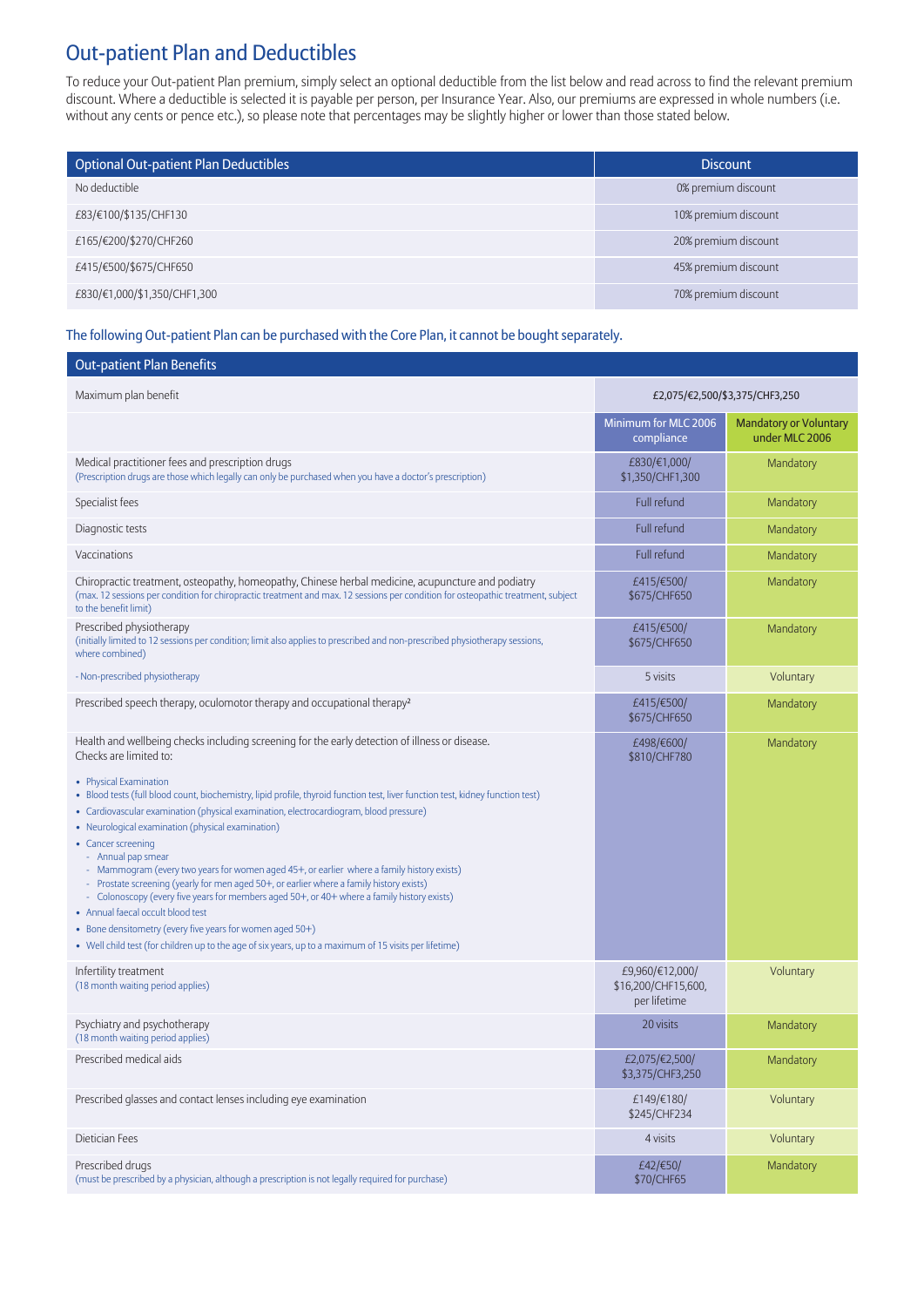# Repatriation Plan

The following Repatriation Plan can be purchased with the Core Plan, it cannot be bought separately.

| <b>Repatriation Plan Benefits</b>                                                                                                                                                              |                                                     |                                                 |
|------------------------------------------------------------------------------------------------------------------------------------------------------------------------------------------------|-----------------------------------------------------|-------------------------------------------------|
|                                                                                                                                                                                                | <b>Benefit Limits</b>                               | <b>Mandatory or Voluntary</b><br>under MLC 2006 |
| Medical repatriation <sup>2</sup>                                                                                                                                                              |                                                     | Mandatory                                       |
| • Where the necessary treatment is not available locally, you can choose to be medically repatriated to your home country<br>instead of to the nearest appropriate medical centre <sup>2</sup> | Full refund                                         |                                                 |
| • Where ongoing treatment is required, we will cover hotel accommodation costs <sup>2</sup>                                                                                                    | Full refund                                         |                                                 |
| • Repatriation in the event of unavailability of adequately screened blood <sup>2</sup>                                                                                                        | Full refund                                         |                                                 |
| • If medical necessity prevents an immediate return trip following discharge from an in-patient episode of care,<br>we will cover hotel accommodation costs <sup>2</sup>                       | Full refund,<br>max. 7 days                         |                                                 |
| Expenses for one person accompanying a repatriated person <sup>2</sup>                                                                                                                         | £2,490/€3,000/<br>\$4,050/CHF3,900                  | Voluntary                                       |
| Travel costs of insured family members in the event of a repatriation <sup>2</sup>                                                                                                             | £1,660/€2,000/<br>\$2,700/CHF2,600,<br>per event    | Voluntary                                       |
| Travel costs of insured members to be with a family member who is at peril of death or who has died                                                                                            | £1,245/€1,500/<br>\$2,025/CHF1,950,<br>per lifetime | Voluntary                                       |
| <b>Burial Expenses</b>                                                                                                                                                                         | £830/€1,000/<br>\$1,350/CHF1,300                    | Voluntary                                       |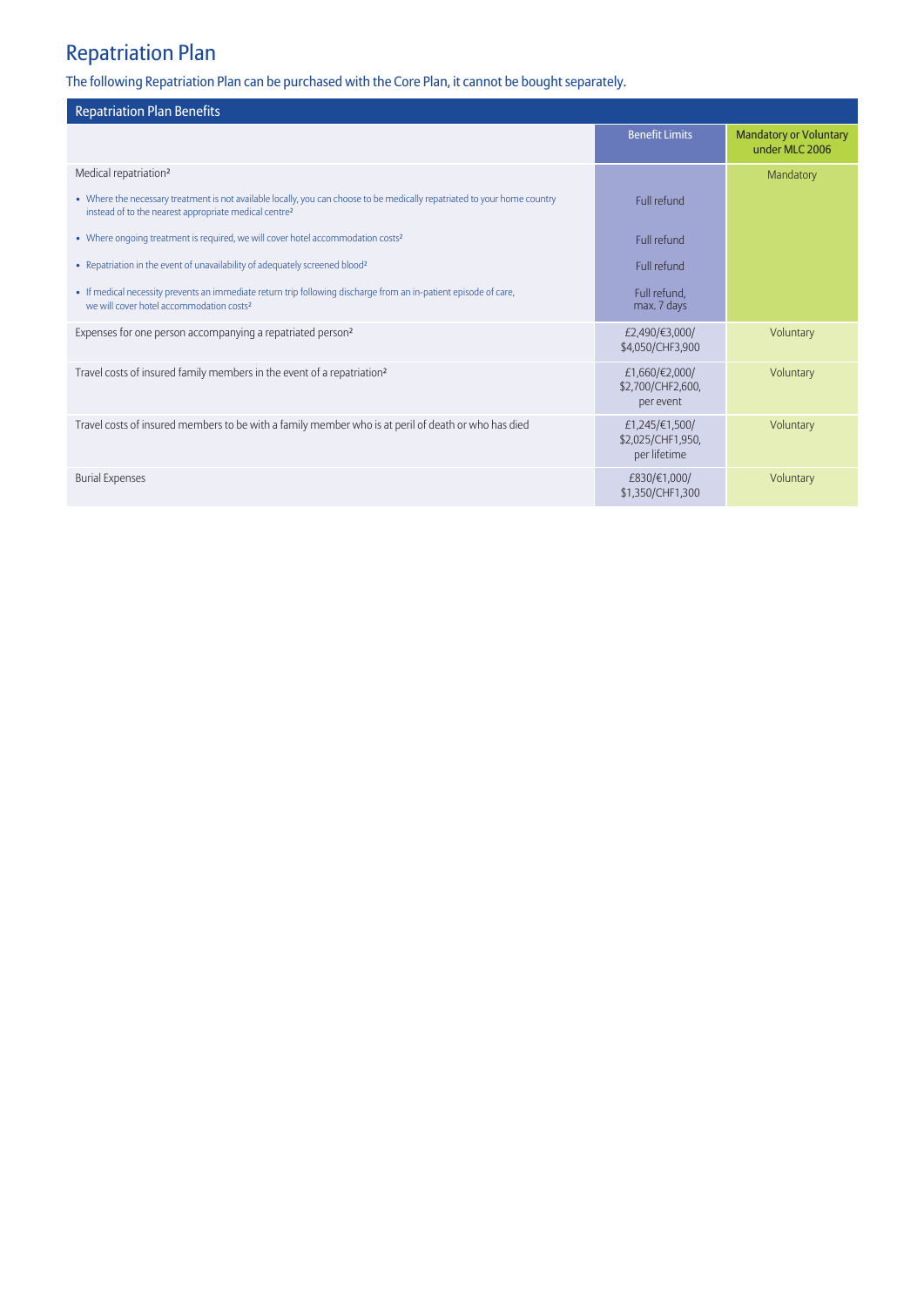## **Notes**

#### 1. Area of cover

Allianz Worldwide Care offers a range of options in relation to geographical cover. The chosen area of cover will be specified in the Insurance Certificate.

#### 2. Treatment Guarantee

Certain treatments and costs require submission of a Treatment Guarantee Form in advance. Following approval by Allianz Worldwide Care, cover for these required treatments or costs can then be guaranteed. In the Table of Benefits, benefits which require pre-approval through submission of a Treatment Guarantee Form are indicated by either a 1 or a 2. These benefits are listed below, along with further important details:

- All in-patient benefits<sup>1</sup> listed.
- **•** Day-care treatment².
- **•** Kidney dialysis².
- **•** Out-patient surgery².
- **•** MRI (Magnetic Resonance Imaging) scan. Treatment Guarantee may be required for this test if you would like us to settle the bill directly with the medical provider.
- **•** PET² (Positron Emission Tomography) and CT-PET² scans.
- **•** Nursing at home or in a convalescent home².
- Routine maternity<sup>2</sup> and complications of pregnancy and childbirth<sup>2</sup> (in-patient treatment only).
- **•** Oncology² (in-patient and day-care treatment only).
- **•** Occupational therapy² (out-patient treatment only).
- **•** Rehabilitation treatment².
- **•** Medical evacuation² (or repatriation where covered).
- **•** Travel costs of insured family members in the event of an evacuation/ repatriation².
- **•** Repatriation of mortal remains².
- **•** Travel costs of insured family members in the event of the repatriation of mortal remains².
- **•** Expenses for one person accompanying an evacuated/repatriated person².
- **•** Palliative care².
- **•** Long term care².
- <sup>1</sup> If Treatment Guarantee is not obtained for the benefits listed with a 1, we reserve the right to decline a claim. If the respective treatment is subsequently proven to be medically necessary, we will pay only 80% of the eligible benefits.
- ² If Treatment Guarantee is not obtained for the benefits listed with a 2, we reserve the right to decline a claim. If the respective treatment is subsequently proven to be medically necessary, we will pay only 50% of the eligible benefits.

We should be contacted at least five working days before receiving treatment, so that we can ensure that there will be no delays at the time of admission. This will ensure that members benefit from cashless access to hospitals for in-patient treatment, where possible, and have their treatment overseen by our team of medical professionals.

In the case of an emergency, we should be informed within 48 hours of the event to ensure that no Treatment Guarantee penalty will apply to the claim.

#### 3. Claims process and turnaround

Allianz Worldwide Care has a simple claims process in place to ensure that members can seek reimbursement for medical expenses. Members with access to our Online Services can avail of our MyHealth app for quick and easy claims submission.

Fully completed claims are processed and payment instructions issued to the member's bank within 48 hours. Where further information is required to complete the claim, the member/medical practitioner will automatically be notified by email or mail within 48 hours of receipt of the claim. An email is sent automatically to the member (where email addresses are provided to us) to advise them when the claim is processed.

This swift claims processing policy ensures that our members receive their claims payment in the most effective and efficient manner.

#### 4. Benefit limits

There are two kinds of benefit limits shown in the Table of Benefits. The maximum plan benefit, which applies to certain plans, is the maximum we will pay for all benefits in total, per member, per Insurance Year, under that particular plan. Some benefits also have a specific benefit limit, for example "Nursing at home or in a convalescent home". Specific benefit limits may be provided on a "per Insurance Year" basis, a "per lifetime" basis or on a "per event" basis, such as per trip, per visit or per pregnancy. In some instances we will pay a percentage of the costs for the specific benefit e.g. "65% refund, up to £4,150/€5,000/\$6,750/CHF6,500". Where a specific benefit limit applies or where the term "Full refund" appears next to certain benefits, the refund is subject to the maximum plan benefit, if one applies to your plan(s). All limits are per member, per Insurance Year, unless otherwise stated in your Table of Benefits.

#### 5. Policy terms and conditions

This Company Plan is part of a facility underwritten by Allianz Worldwide Care for Members of the Steamship Mutual Underwriting Association Limited. The Company must confirm it is currently a Member of the Steamship Mutual Underwriting Association Limited ("Steamship") and acknowledge that its membership of Steamship at the time of the commencement of this policy is a relevant and pertinent underwriting information and a condition precedent for the Insurer in agreeing the terms and conditions of this policy.

By accepting this policy and making any claim hereunder, you acknowledge that Allianz Worldwide Care and the Company may disclose to Steamship Mutual any claims which have been presented under this policy where strictly necessary to ensure that the appropriate insurer is handling the claim. You also need to acknowledge that Steamship Mutual may, where necessary in order to ensure that the appropriate insurer is handling the claim, disclose to the Allianz Worldwide Care and the Company any claims presented to Steamship Mutual which may, in whole or in part, be covered under this Policy. No personal information whatsoever may be disclosed that would allow the identification of the claimant without the express prior written consent of the individual concerned and subject at all times to applicable data protection laws.

#### *Unless otherwise agreed, the following exclusion will apply:* **Accident On Board Vessel Exclusion**

March 1920 - 1921

This policy provides crew with cover in respect of illnesses and non-work-related accidents (where those accidents occur on-shore) throughout the period of cover in accordance with the policy terms and conditions. However no cover is available under this policy in respect of accidents whilst crew are on-board a vessel operated by the Company who arranged this Company Plan. Crew must advise your Company of any accidents which occur on board a Company vessel immediately. This policy does cover your crew for illness which occurs whilst they are on board a vessel in accordance with the policy terms and conditions.

This Table of Benefits provides an outline of the cover we provide under each plan. Cover is subject to our policy terms and conditions, as detailed in our Employee Benefit Guide, which is issued to members upon policy inception. This Employee Benefit Guide can also be downloaded from [my.allianzworldwidecare.com](https://my.allianzworldwidecare.com)